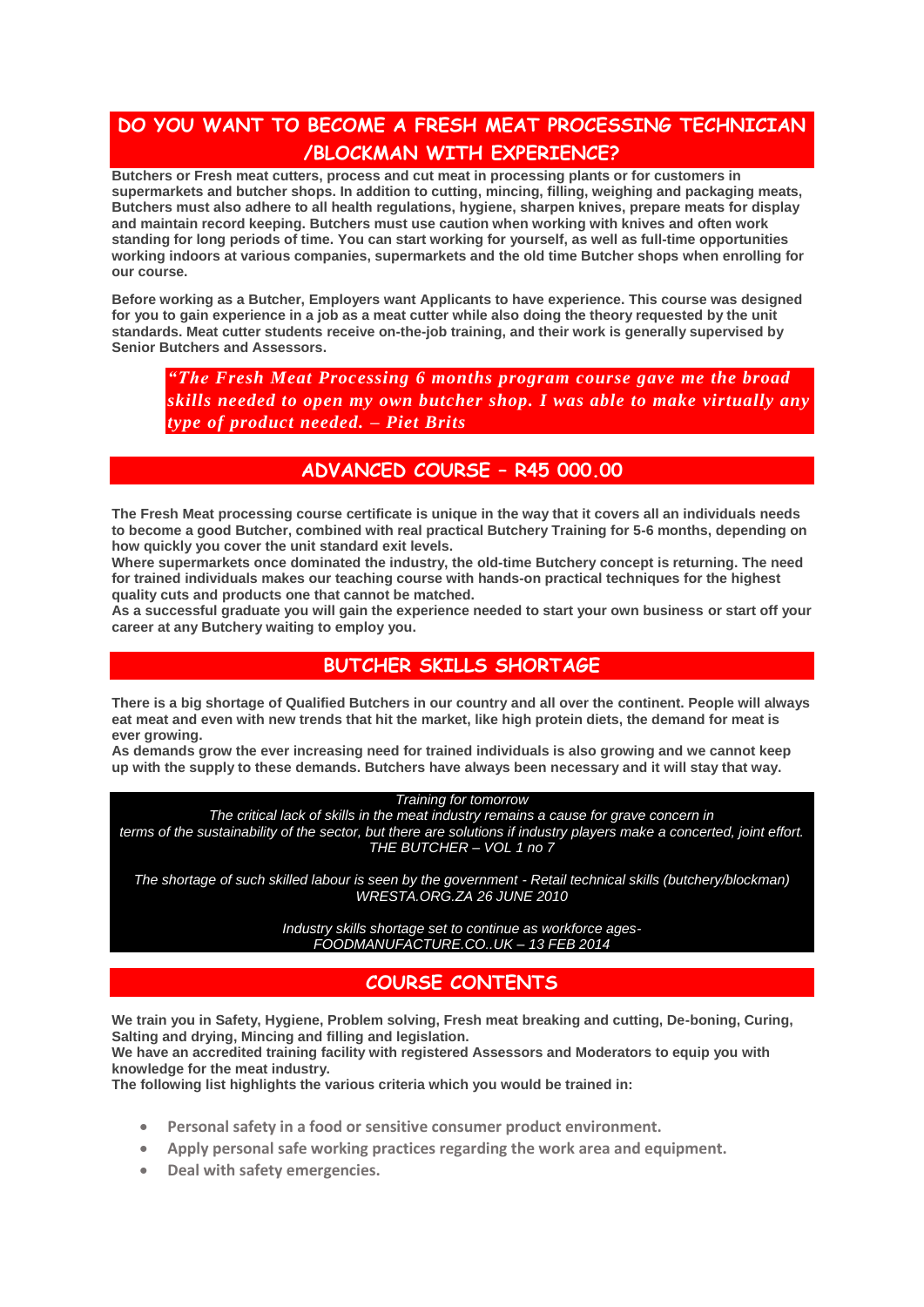- **Safely handle and store raw materials or final products or chemicals in a food or sensitive consumer product environment.**
- **Curing process for fish or meat products.**
- **Prepare for curing of fish or meat products.**
- **Cure fish or meat products.**
- **Perform relevant procedures after fish or meat curing.**
- **Mincing fish or meat.**
- **Prepare for mincing fish or meat.**
- **Mince fish or meat.**
- **Perform relevant procedures after mincing.**
- **Salting and drying of fish or meat.**
- **Prepare to salt and dry fish or meat.**
- **Salt and dry fish or meat.**
- **Perform relevant procedures after salting and drying.**
- **De-boning and cutting of meat primal cuts into retail cuts.**
- **Prepare for the de-boning and cutting of meat primal cuts into retail cuts.**
- **De-bone and cut meat primal cuts into retail cuts.**
- **Perform relevant procedures after de-boning and cutting.**
- **Forming or filling of raw minced fish or meat products.**
- **Prepare for forming or filling of raw minced fish or meat products.**
- **Form or fill raw minced fish or meat products.**
- **Perform relevant procedures after forming or filling of raw minced fish or meat products.**
- **Breaking meat sides and carcasses into quarters and primal cuts.**
- **Prepare for breaking of meat sides and carcasses into quarters and primal cuts.**
- **Break meat sides and carcasses into quarters and primal cuts.**
- **Perform relevant procedures after breaking.**
- **Distinguishing between problems, challenges and matters requiring a decision.**
- **Investigating techniques for solving problems and making decisions.**
- **Identifying a problem in a real life situation.**
- **Applying a problem solving process or technique to propose a solution or make a decision.**

#### *SAQA BASED TRAINING MATERIAL on*

*Unit standard ID's : 120416; 243010; 243018; 243020; 243028; 243029; 243032 and 244611*

### **WHY BECOME A BUTCHER?**

**Butchers sell meat and poultry through individual shops, supermarkets or local markets. Specialist Butchers may also make their own meat products such as sausages, patties and Boerewors. To become a Butcher, you should have good practical skills. You will need good communication and customer service skills. You should also have in-depth product knowledge of Meat. You would usually start as a trainee or assistant butcher and learn on the job.** 

**Butchers have a unique expertise that is often called on by local culinary programs and media for stories. They often enter the profession to carry on the existing family business. Many grow up helping out and spending time in butcheries owned by their grandparents or parents. Shops are often passed down through generations and remain family-owned businesses. In small communities, people become familiar with the local butcher shop and the owners are an integral part of the community.**

**As a butcher, you can either work for an employer in a processing plant, supermarket, abbatoir or local butchery. The ideal is to start working for yourself as a local Butcher. You will make products which you take pride in and sell these together with your top quality meat cuts.**